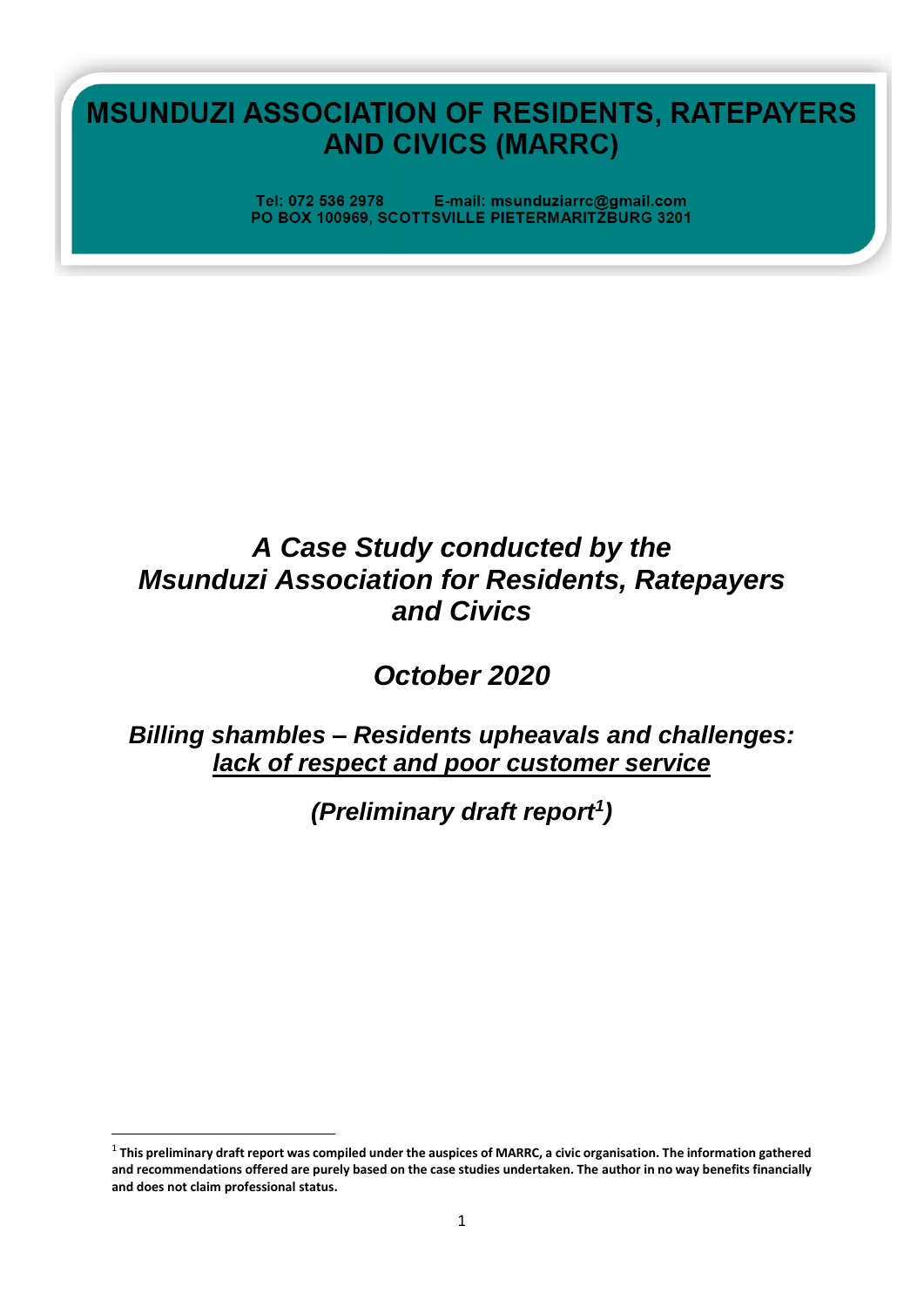# *Contents*

| 1. Executive summary                                                                                               | $3 - 4$   |
|--------------------------------------------------------------------------------------------------------------------|-----------|
| 2. Background                                                                                                      | $4 - 5$   |
| 3. Methodology of the case study                                                                                   | $5-6$     |
| 4. Case studies - A Synopsis                                                                                       | $6 - 8$   |
| 5. Adverse Effects Experienced by Residents                                                                        | $8 - 9$   |
| 6. Easy targets bullied again, paying customers milked by<br>the municipality, while defaulters get away scot free | $9 - 10$  |
| 7. Msunduzi Municipality - Attitude of Staff and Poor Customer<br><b>Service</b>                                   | $10 - 12$ |
| 8. Recommendations and Solutions                                                                                   | $12 - 13$ |
| 9. Conclusion                                                                                                      | 13        |
| 10. Annexures                                                                                                      | 14        |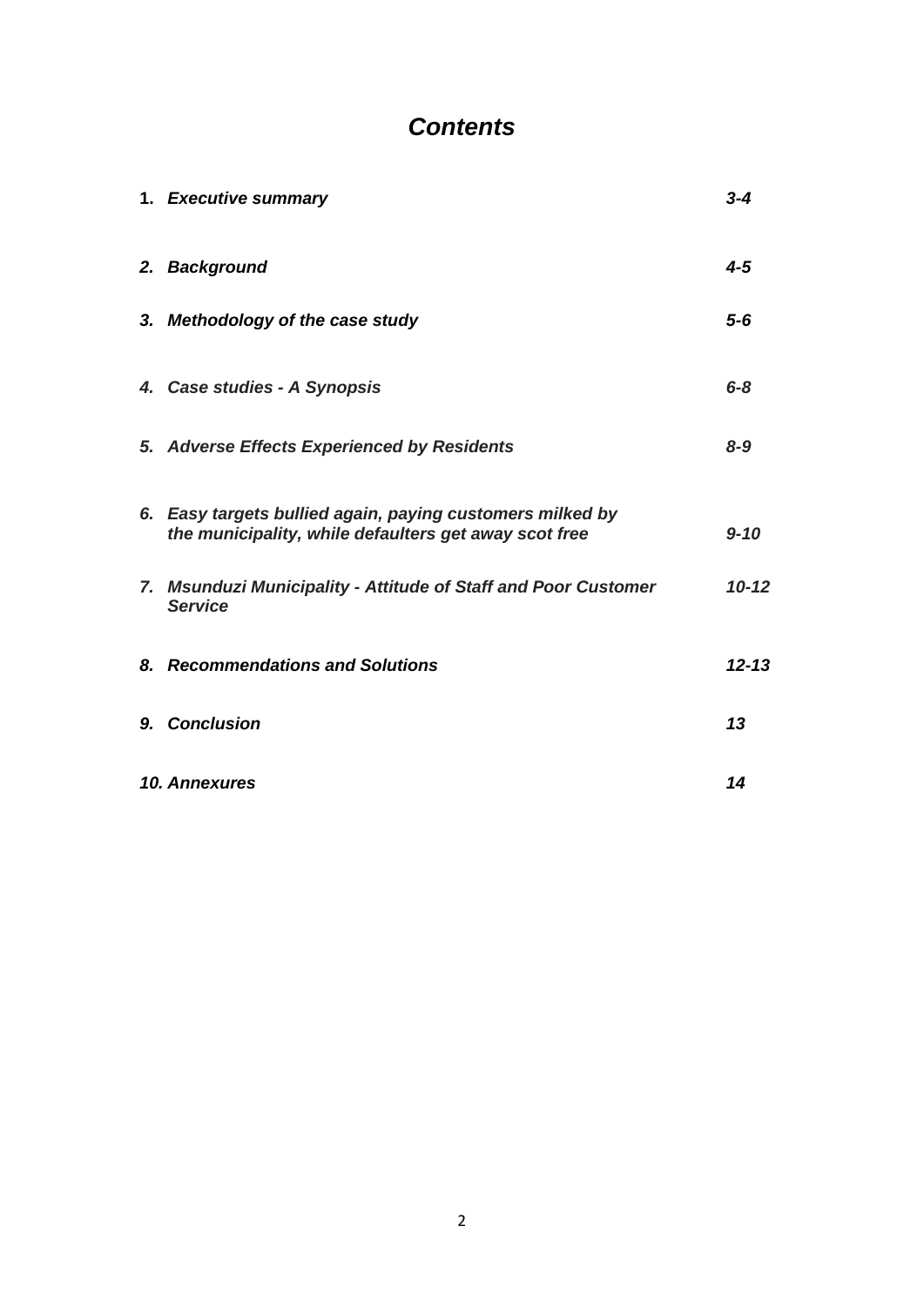#### **Billing case study report**

#### *1. Executive summary*

The case study conducted by the Msunduzi Association of Residents, Ratepayers and Civics (MARRC) was a culmination of enquiries and complaints that various Resident and Ratepayer Associations (RRAs) received from residents on major billing issues and problems in their respective areas.

The methodology used for the case study was sampling 25 residents through interviews from the 100 detailed emails, WhatsApp community groups and media coverage. The interviews took an average of an hour each, which included hearing the billing issues/problems experienced by residents and reviewing all accounts during the dates of disputes. A questionnaire template was developed to assist with the interviewing process and capturing vital information to prepare for reporting purposes.

We have analysed all email correspondences, interviews with participant's accounts and anecdotal discussions and we include, below, a detailed synopsis of the real billing issues/problems. The following are findings of the case study of all account queries and include

- estimate readings
- illegal and or questionable items added to accounts
- unlawful disconnections
- consumer's engagements with numerous municipal staff to resolve their billing queries
- consumer's being told to pay exorbitant amounts upfront then their query will be attended to
- accounts dating back as far back as 2009 remain unresolved to date
- ongoing travels to AS Chetty building
- **EXECT:** emails and telephone calls on trying to resolve queries
- residents that have installed prepaid electricity meters are still been charged for electricity
- rates not transferred to the correct householder
- **erratic delivery of accounts**

▪ number of queries on property rates where some have municipal values have doubled and consumer lodged dispute

▪ R57,7 million was given to the municipality(date??) to write off debt in Greater Edendale which was not fulfilled – what has happened to the R57,7 million? This further illustrates that the current billing system is completely dysfunctional and needs a major overhaul to have it resolved once and for all.

These points further illustrate that the current billing system is completely dysfunctional and needs a major overhaul.

Through this case study, we came across many adverse effects experienced by residents. Initially, this case study was activated to identify billing issues, but what we discovered was that residents across the Msunduzi district were facing much larger problems with their dealings with the municipality that were impacting them not only financially, but have also had many negative effects on their mental health and wellbeing.

Every month, hardworking, honest, law abiding citizens are being disconnected due to erroneous bills, whilst thousands of "real culprits" are circumventing their responsibilities and essentially stealing services delivered. It appears that Msunduzi does not have the political or management capabilities to deal with these larcenists.

Msunduzi Residents & Ratepayers can and will not allow this to continue.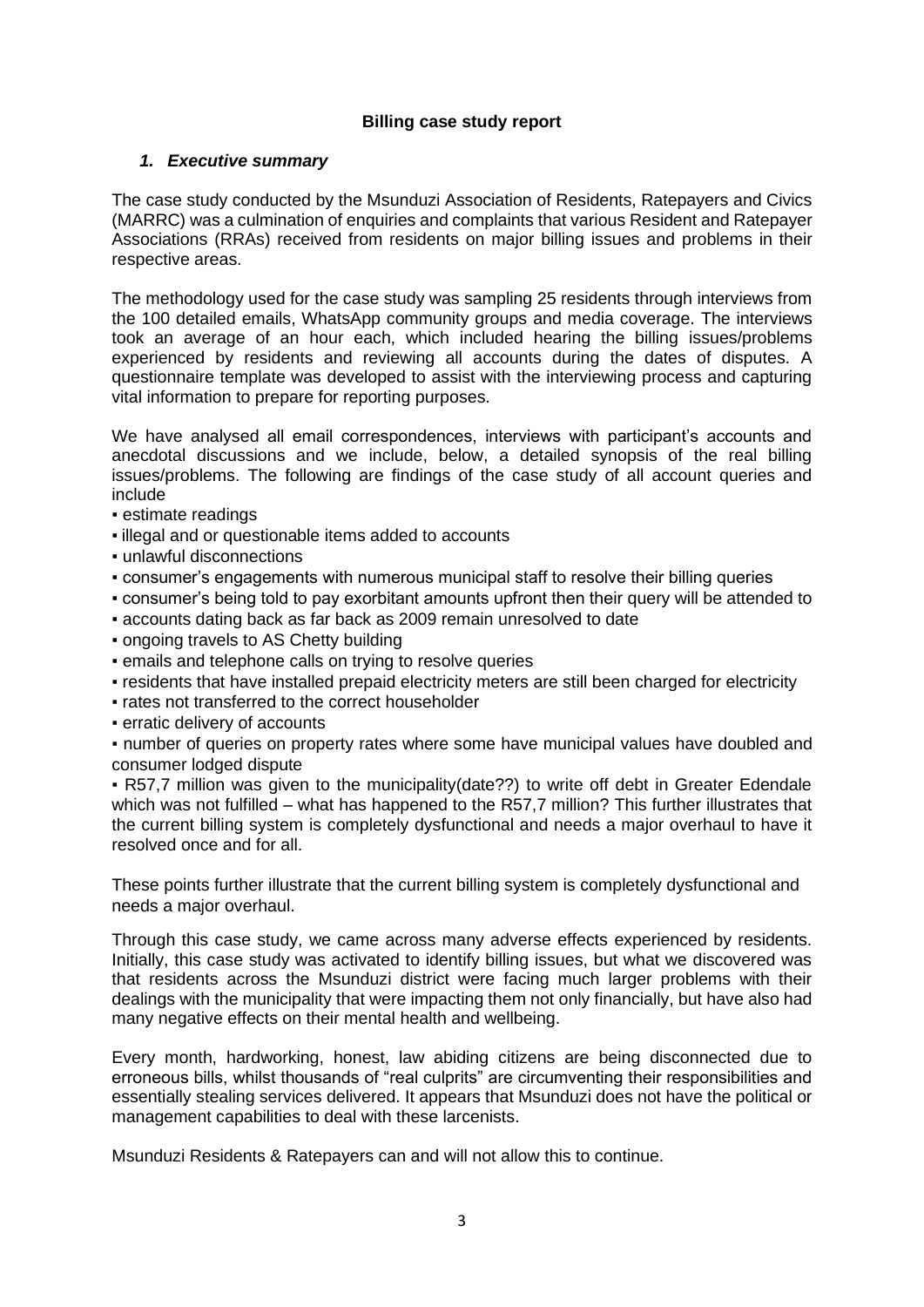It is well noted that government has a wide spectrum of well-drafted laws and policies that are good plans on paper and poorly implementation on the ground. The 'Batho Pele White Paper' and 'Back to Basics Concept and Approach' papers are prime examples of this, as the Msunduzi municipality employees do not appear to follow or implement these principles.

The case study has revealed the frustrations of the residents in their dealings with municipal staff and poor customer service received. The poor treatment and unprofessional behaviour levelled to residents by the Msunduzi municipal staff have violated the constitutional rights of residents.

Furthermore, the case study provides recommendations and possible solutions and it is hoped that the municipality would consider implementing these recommendations and solutions in order to address the billing shambles. Addressing the illegal water and electricity connections would level the playing fields and provide a fairer system, especially for those who have legitimate queries and who dutifully fulfil their obligations for better service delivery.

The case study conducted by MARRC illustrates our vision to promote and work towards a Msunduzi Municipal area in which all people are accorded social justice, respect and dignity by the provision of equitable services.

MARRC will hereby be monitoring the Msunduzi municipality on these processes and if these recommendations and solutions are not addressed through the correct channels and engaged on, we will have no other option but to institute legal action against the Msunduzi municipality as part of their failure and dereliction of their local government mandate as espoused in the South African Constitution.

MARRC would like to officially thank and express our appreciation to all 100 residents who came forward to share their experiences.

# *2. Background*

MARRC is a constituted, non-profit, voluntary and *non-political* civil society movement. An umbrella body of constituted local Residents and Ratepayer's Associations and Civic Organisations in Msunduzi who represent various constituencies in different localities within the Msunduzi Municipal jurisdiction. The constituencies have diverse challenges and varied views and opinions, but the same overall public benefit interest.

Our intent is to promote active citizenry which entails solution driven activities to promote effective service delivery, social justice, accountability, unity and *ubuntu* across the Municipal area of jurisdiction.

When the major billing issues were brought to the attention of MARRC by various Residents and Ratepayers Associations, MARRC invited residents, via various social media platforms and printed media, to share their experiences.

The response was overwhelming. Over 100 emails and WhatsApp messages were received, not to mention the large volume of telephonic calls. This alone told us what we had long suspected. There was a major problem and many residents had tried every possible avenue without success and were now at their wit's end.

All emails received were detailed and included attachments of participant's accounts and email correspondence with the municipality's billing department.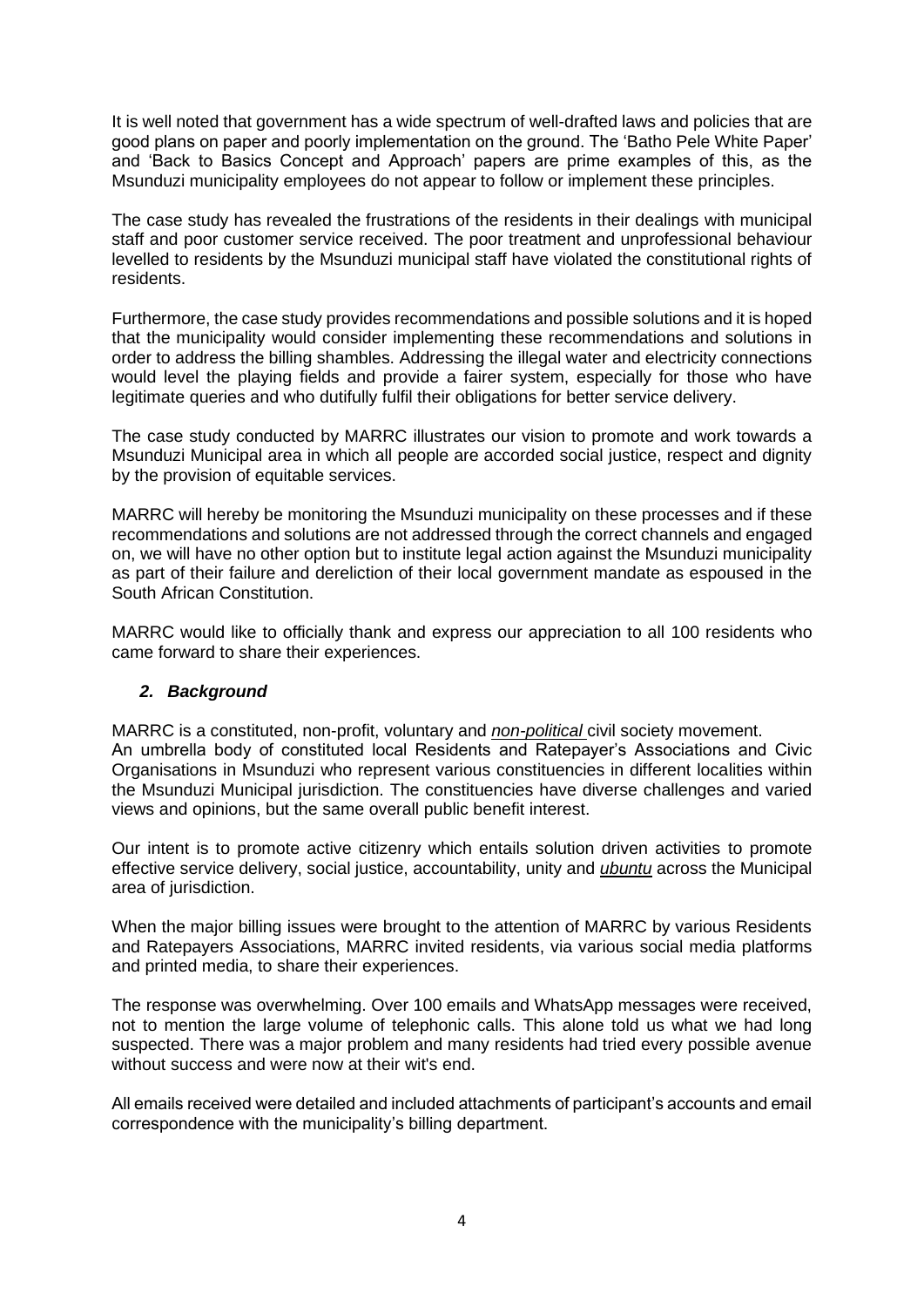The case study commenced on the 1 $s<sup>st</sup>$  of September and was concluded on the 16<sup>th</sup> of October 2020. Most of the complaints range from as far back as 2009, with the majority remaining unresolved to date.

The case study took 45 days to complete to collect and collate this large amount of data, indicating that upon deeper investigations, there are likely to be so much more. The responses received are but the tip of the iceberg.

The responses came from all areas of Pietermaritzburg and included areas in the northern areas, Imbali, Woodands, Hayfields, Cleland, Pelham, Scottsville, Clarendon, Athlone, central town, which was a wide representation of all residents. It has been mentioned on numerous occasions in the Witness paper that there is also a low intake if indigent with only about 5000 residents registered as indigent out of the 60,000 that should be registered.

### *3. Methodology of the case study*

The methodology used for the case study was to sample 25 residents from the 90 detailed emails received through interviews that were made on an appointment basis. The interviews took an average of an hour each, which included hearing the billing issues/problems experienced by residents and reviewing all accounts during the dates of disputes.

A questionnaire template was developed to assist with the interviewing process and capturing vital information to prepare for reporting purposes after each interview. The questionnaire captured the following questions:

- Assess for any discrepancies on the account one may find that the high billing, for example is in respect of estimates as opposed to actual reading confirming the consumer's usage.
- Timeline: How long has this problem/issue been going on for?
- How many times did you physically go to the AS Chetty building to sort out the problem/issue? How did you get there? Taxi, own vehicle, lift, other? We needed to calculate the number of trips and the costs incurred thereto by the consumer.
- How long did it take you to resolve the problem/issue? Number of hours, days, months, years.
- Are you employed, a business owner, unemployed or a pensioner? (This is to ascertain the number of hours or days that the consumer was away from their workplace and the loss of income incurred as a result thereof.
- How did you engage with the municipality to resolve problems/issues? Telephone, email or visit in person at AS Chetty building?
- What were the adverse effects experienced by residents?
- How would you rate the Msunduzi municipality customer service at AS Chetty or in general to resolve/deal with your problems/issues/queries?
	- $1 =$ Poor
	- $2 = Average$
	- $3 = Good$
	- $4 =$  Fxcellent

The template was further defined as a MARRC document to form a 'Utilities Query Form'.

The first interview was held on the 12<sup>th</sup> of September 2020 and the final interview on the 16<sup>th</sup> of October 2020. In total, 25 interviews were held.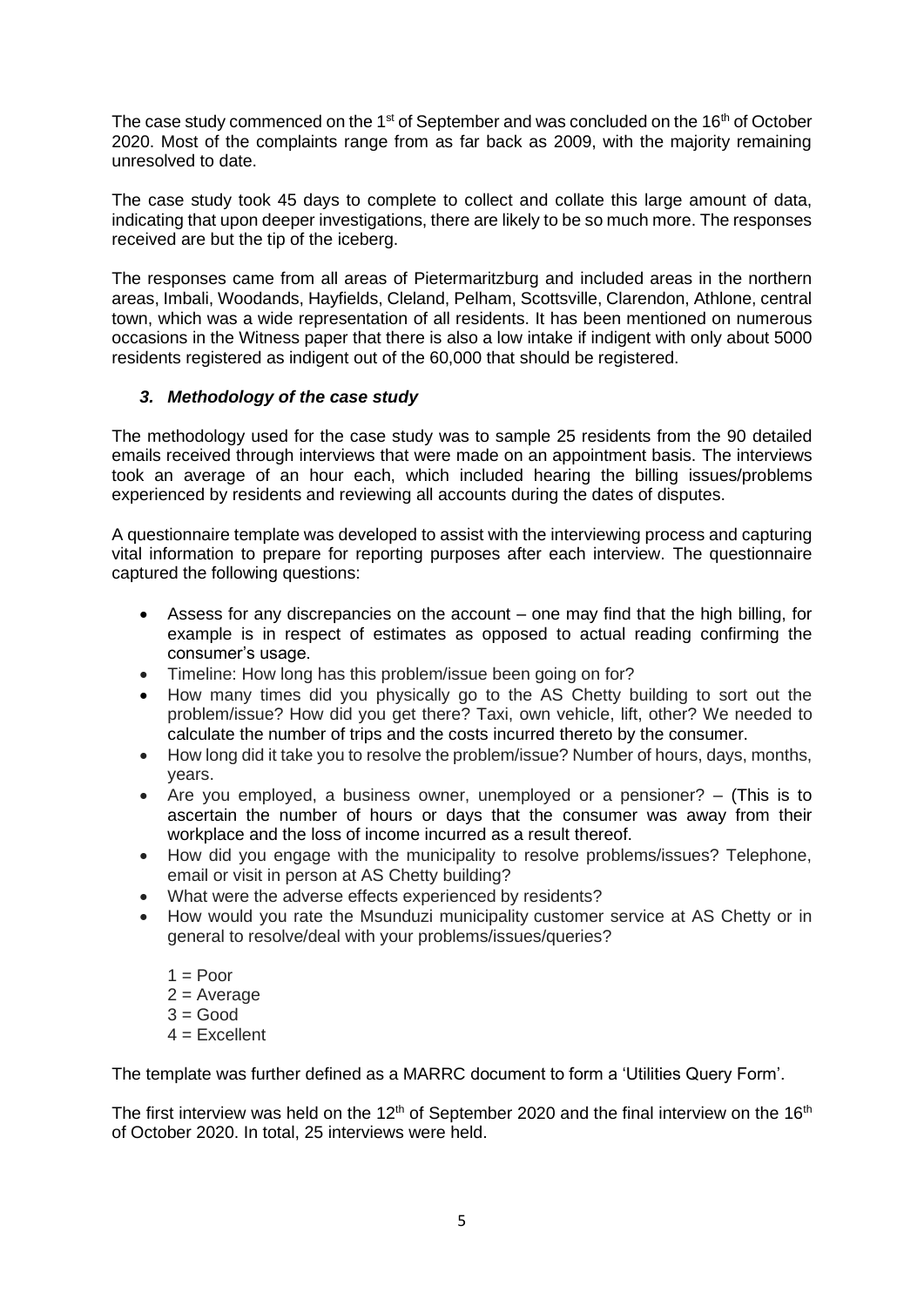All correspondence received by us relating to the case study will be made available as further evidence of the frustrations faced by residents regarding their billing issues/problems that remain unresolved. This would further illustrate the vast problems with the billing system at large.

Other methods used to survey the billing issues and problems was anecdotal references through discussions with residents in the streets, workplace and public meetings. This further illustrates how problematic the billing system is.

Attachments to the report will also include media articles that reported on the billing problems as well as letters to the editor by residents complaining about the billing problem.

MARRC has continued to receive emails, WhatsApp messages and telephonic calls long after the closing date for information relating to billing issues. These residents do not know where else to turn for assistance.

#### *4. Case studies - A Synopsis*

After all, emailed correspondences were analysed, interviews with participants were concluded and anecdotal discussions were had, a detailed synopsis of the real billing issues/problems was completed and can be found below.

This case study has displayed, in great detail, the shambles of the Msunduzi municipality's billing system currently in operation. This is further illustrated by a media article that appeared in the Witness on the 5<sup>th</sup> of October 2020, entitled "Achilles heel of Msunduzi – *Administrator says the costly SAP financial system presented a huge dilemma to the city"* Presenting a report to council, Msunduzi administrator Scelo Duma revealed the municipality had already spent more than R250 million on the system, which was still plagued with problems.

The SAP challenges include the following:

- **.** incorrect billing due to errors in meter readings and estimates
- high levels of reliance on consultants even for basic transactions and reporting
- inadequate training or lack of assimilation to new technology
- the scratched out modules remain outstanding (never implemented)
- both budget and planning as well as the IDP modules are key to mSCOA compliance and costs to date do not include the costs of litigation, which are unknown at this stage.

The question one should ask is whether SAP will ever work and will the billing shambles be resolved once and for all?

The following are findings from interviews and email correspondences from residents and are substantiated from their respective accounts and recording keeping. Residents should be commended for keeping immaculate records and filing systems that is vital in raising disputes with their accounts.

- Water estimate for 24-month period **(Interview report reference 0109)** and all accounts viewed included estimates. This despite residents emailing water and electricity readings which included photos of readings;
- Illegal/questionable items added to account
	- Instalment plan arrangement withdrawn for R9016.99 on 30/11/2019 account. What is this? **(Interview report reference 0109)**
	- August & September 2020 accounts are the same **(Interview report reference 0110)**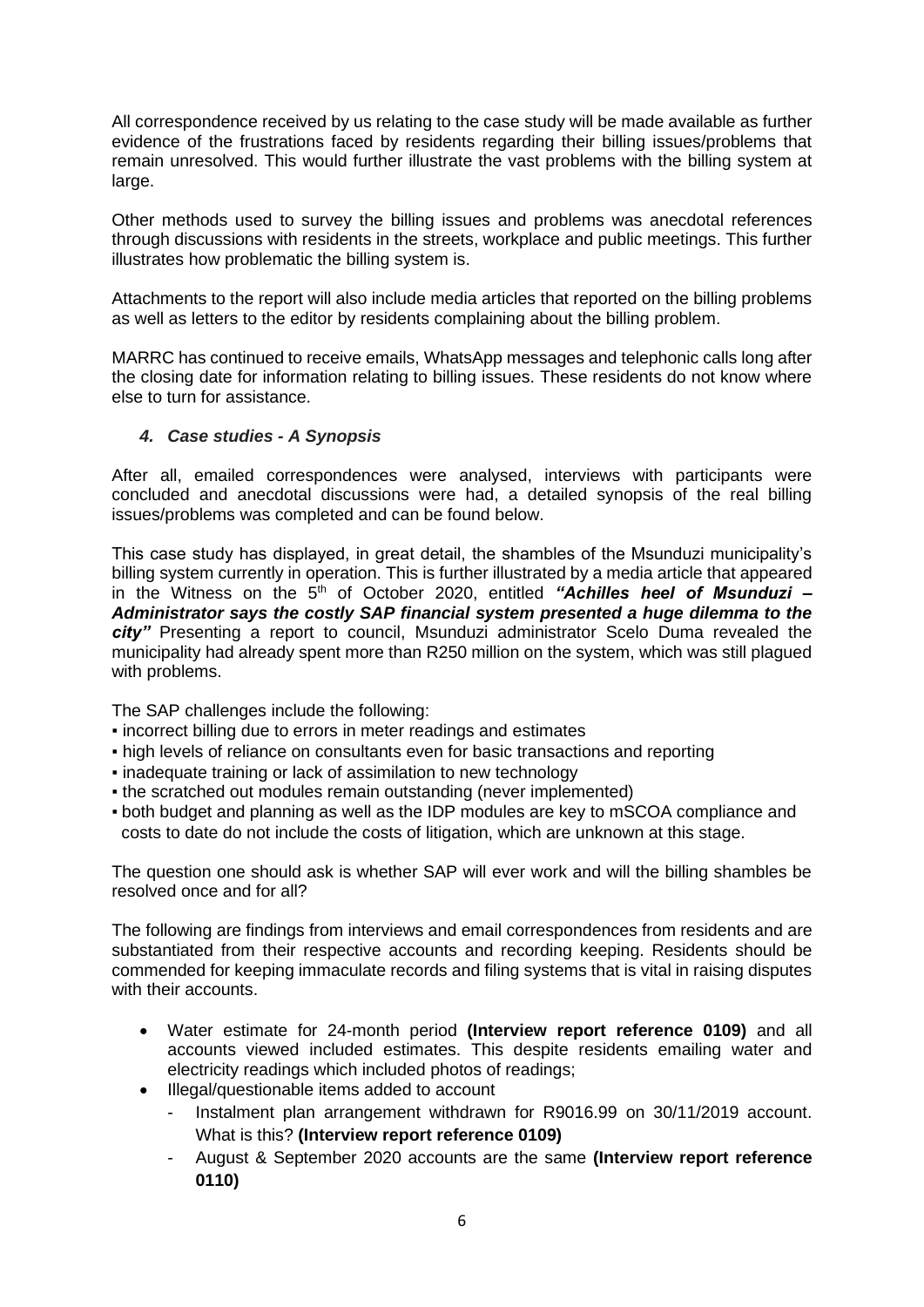- Card variable charge: R58.80 and card fixed charge: R30.04 what is that?
- Disconnection fee added to account but resident was never disconnected and have not had a reversal of the disconnection fee;
- Electrical meters removed and reinstalled by the municipality without owner's consent **(Interview report reference 0209)**;
- Unlawful disconnections Accounts up to date every month but despite this, residents are disconnected. See following Witness article that illustrates the frustrations and inconvenience experienced by residents who are up to date with their accounts [https://www.news24.com/witness/news/pietermaritzburg/city-tenants-electricity](https://www.news24.com/witness/news/pietermaritzburg/city-tenants-electricity-routinely-cut-off-because-of-citys-bungling-20201026)[routinely-cut-off-because-of-citys-bungling-20201026;](https://www.news24.com/witness/news/pietermaritzburg/city-tenants-electricity-routinely-cut-off-because-of-citys-bungling-20201026)
- Ongoing emails, telephone calls and visit to AS Chetty to try and resolve issue to no avail. Residents revealed that they tried to sort out the billing issues/problems on an ongoing basis and as far back as 2009 and to date nothing has been resolved;
- Account on account holder name changes to spouse or deceased person;
- Some resident's accounts there were no electricity or rates amounts reflecting on account. With some as far back as five years. This in turn has accumulated over the years and residents are then slapped with a huge account. Residents experienced frustrations on trying to sort out these discrepancies or to make payment arrangements to no avail;
- Dealing with numerous staff to sort out billing issues/problem;
- Told to pay exorbitant amount first then sort it out afterwards;
- Residents that have installed prepaid electricity meters are still been charged for electricity;
- Some residents who moved to new property as tenant/owner and are given previous owner/tenant debt on their accounts;
- Indigent applicants experienced receiving accounts without rebates for some months that was duly due to them and not reimbursed;
- Applied for 20AMP and approved but charged for 30AMP **(Interview report reference 0309)**;
- Rates not transferred Purchased property in 2017 and arranged to changed property into his name and to date this hasn't been done and account still remains in the name of the previous owner. Rates not added to account since purchase **(Interview report reference 0309).** This included some other residents interviewed and email correspondence;
- Residents pay their normal amounts per month and then hit with an increased substantiality amount without any explanation. Some residents reported their account increasing to R50,000 and alarmingly to R750,000. After some inquires the accounts reduced to R20,000 to R50,000 but still not resolved;
- Erratic delivery of accounts and at times no accounts received via post or email;
- Damaged water pipes outside properties and responsible for municipal water department to repair but goes unrepaired for long time thereby affecting residents water account and water account is increased substantially;
- The business was locked down completely from 27 March to 3 May 2020. There was an accumulation of R40,000 over 3 months and includes four charges for sewerage whereas they have only one charge. There were eight charges plus the basic and usually only have four charges. Also the business has been removing the refuse to the dump for the past year **(Interview report reference 0310);**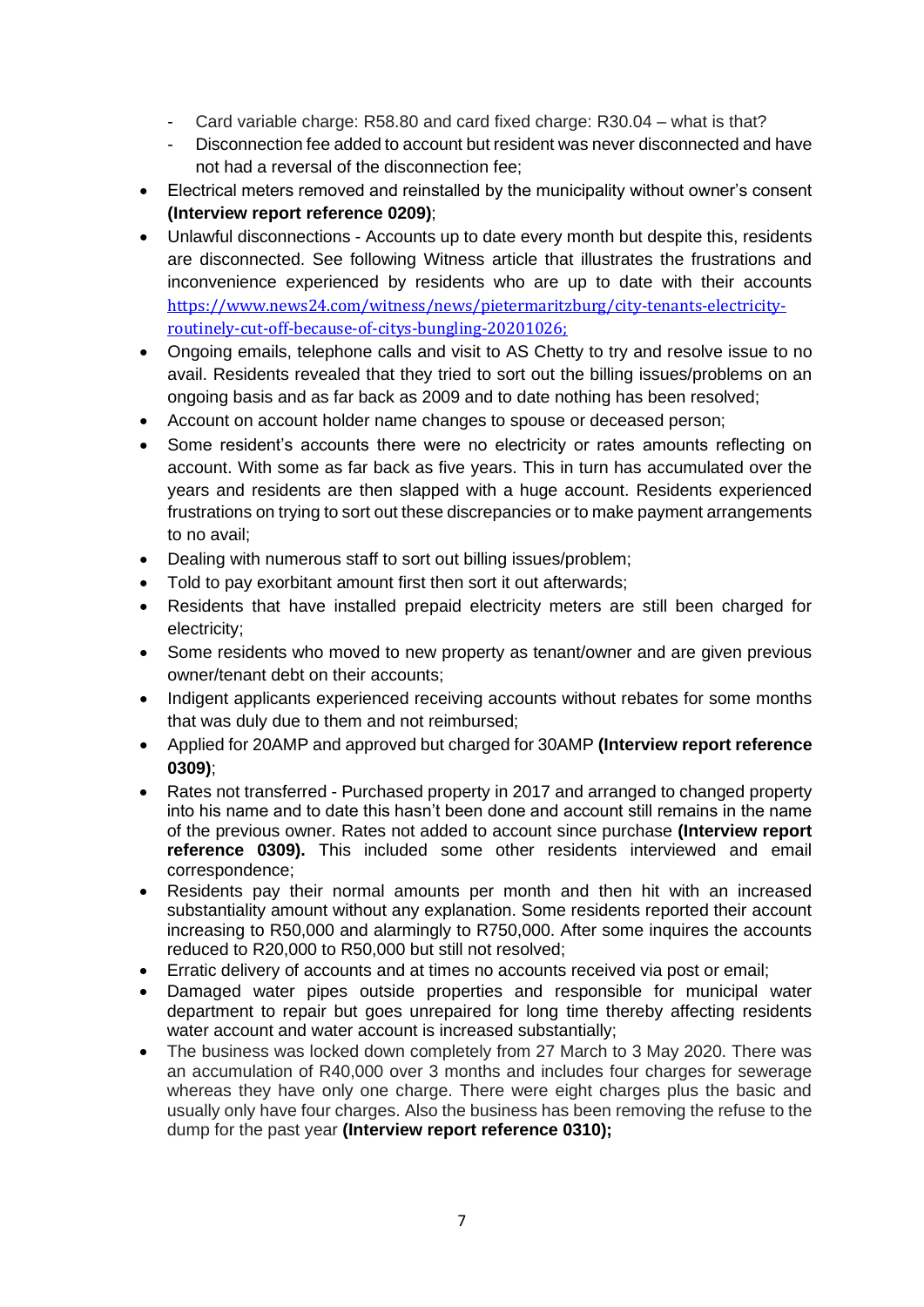- Number of queries on property rates where some have doubled and lodged dispute about rate valuation – unsuccessful. Many residents incurred personal cost for private company to valuate properties and despite this and proof thereof disputes were unsuccessful;
- Experienced power surge August 2019 which resulted in electronics and appliances destroyed – these included: motor gate, alarm system, PC board, freezer, TV and decoder. Submitted claim to municipality September 2019 – claim number: PL44/19. Since September 2019 made queries every month, phoned, visited Havelock Road to date not resolved and not paid out for claim. Insurance doesn't cover power surge and covered repairs to the value of R61,000 from own pocket **(Interview report reference 0810)**;
- Business placed as a risk assessment on account despite paying the account each month **(Interview report reference 1109)**; and
- Former Mayor Chris Ndlela made a public statement at the march to write off water and rate debts and R57,7 was available for this write off of debt. Refer to media article of 1 July 2011 **(Interview report reference 1110)**

The above billing issues/problems were derived from a sample of 100 residents. This is merely the tip of the iceberg and it is assumed that many residents are experiencing similar issues/problems throughout Msunduzi.

Recommendations and possible solutions will be provided near the end of the report.

This further highlights the complete and utter dysfunctionality of the current billing system which clearly is in desperate need of a *prompt* major overhaul.

In saying this, we would be remiss to not acknowledge the positive aspect of the billing system in the newly implemented prompt payment notification that one receives after making payment.

The following is a Facebook post by a resident on billing which further provides evidence that the billing system is in shambles and dysfunctional [https://m.facebook.com/groups/251983985006213?view=permalink&id=1532341866970412&sfnsn](https://m.facebook.com/groups/251983985006213?view=permalink&id=1532341866970412&sfnsn=scwspmo) [=scwspmo](https://m.facebook.com/groups/251983985006213?view=permalink&id=1532341866970412&sfnsn=scwspmo)

# **5.** *Adverse Effects Experienced by Residents*

Throughout the process of this case study, we discovered many negative effects experienced by residents. Initially the case study was to identify all billing issues and problems but we were faced with many negative effects experienced by residents. This impacted negatively on residents' mental health and wellbeing.

It is important to note that some of the cases date back to 2009 and all cases investigated by MARRC are currently unresolved.

Some of the residents more adversely affected have been pensioners and where some are gravely ill and the added challenges of the billing have caused their health to deteriorate.

The following demonstrates different extents of adverse effects on residents:

i) **Mental health** – here many residents felt stressed, suffered insomnia, frustration, anger due to the poor attitude, disrespect and non-responsiveness by municipal staff. Fear and threats of disconnection by municipal staff and contractors have caused emotional stress, and, anxiety for some;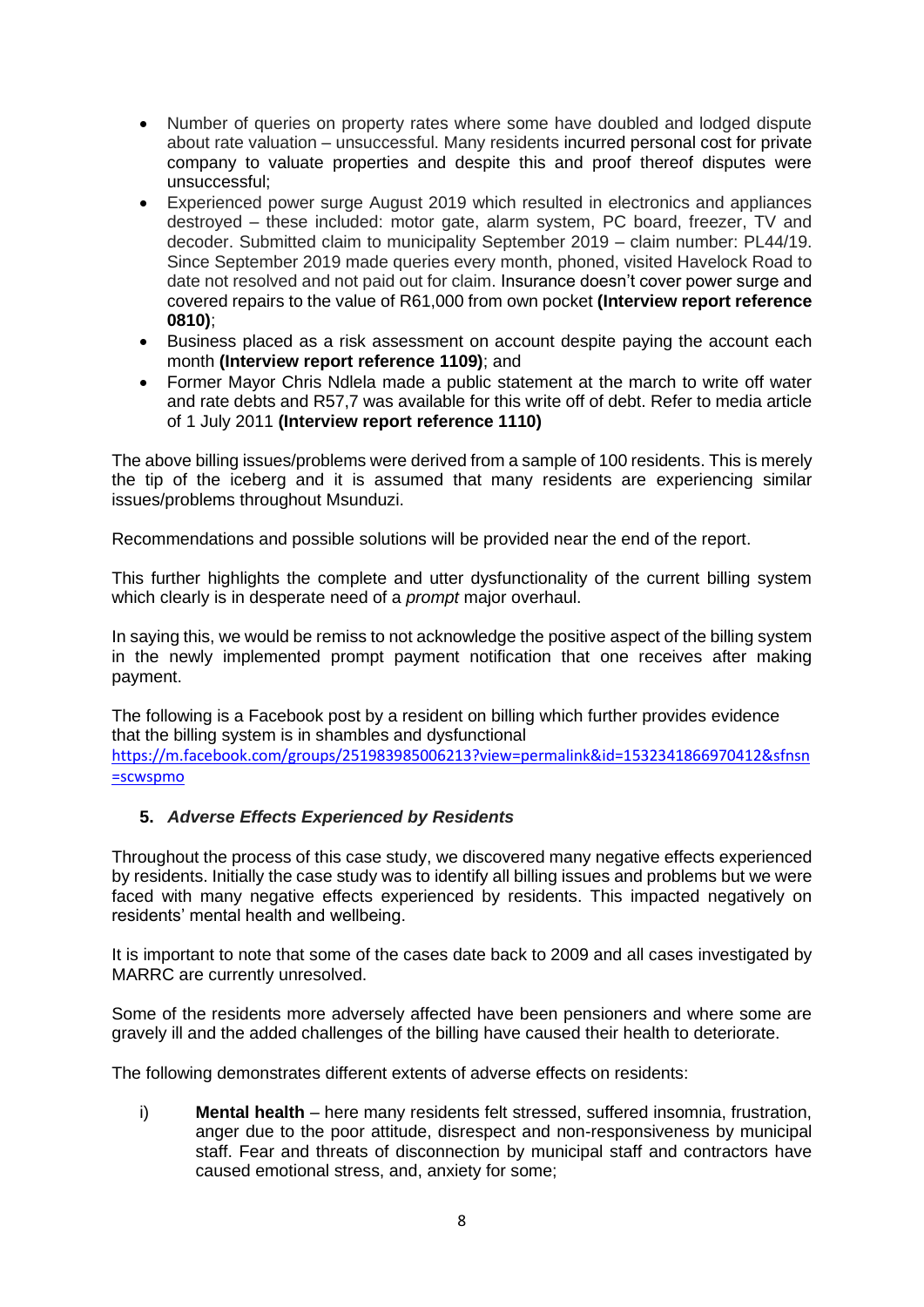- ii) **Monetary losses** It was discovered that many residents/businesses experienced moderate to severe losses in income: For example, the closing of their businesses numerous times to sort out and deal with billing issues/problems, taking time off work and having to take (often unpaid) personal leave, unable to get tenants to rent due to the delays in sorting out billing issues and problems, engaging with law firms, having to pay reconnection fees despite being up to date with accounts, large debt outstanding due to unresolved billing over the years, unable to sell property due to unresolved issues, extra expenses like payment plans not budgeted for, payment for external plumbers to test water leakages and valuator to valuate property for valuation disputes, rebate losses, petrol costs, public or metered taxi fares, reversal of disputed account not done, large debt outstanding, unnecessary financial burden;
- iii) **Loss of property** Many interviewees reported damage to electronic equipment and appliances due to power surges;
- iv) **Time wasted** Most residents reported the endless time wasted in unnecessarily long queues, endless emails which are not responded to, unanswered telephones at municipal offices, regardless of the numbers called and constantly being sent 'from pillar to post'.
- v) **Inconvenienced** The reports are endless in terms of unlawful electricity disconnections, specifically done on Friday afternoons and on weekends, adding to that the long delays in reconnection. This is a major inconvenience to residents lives, specifically to households with young children, elderly people and ill people, who may require medical equipment in their homes. The ongoing billing issues/problems that remain unresolved cause these inconveniences on a monthly basis; and
- vi) **Safety and security** AS Chetty Building. Many women and elderly folk reported feeling extremely unsafe in the parking areas and in the lifts. Theft and physical difficulty in accessing the building were highlighted issues.

The above shows that the Msunduzi municipality does not care about the residents they are mandated to serve. What residents have endured and are enduring at the hands of the municipality with regards to the billing system is dissolute.

Residents are completely disillusioned and have nowhere to turn. There appears to be not a single person prepared or able to assist them at a municipal level, with their billing issues/problems. If not even a single person is prepared to assist residents in the accounts department to get closure, this situation begs the question of 'THEN WHO?'.

The municipality must attempt, by all means, to resolve the billing system as a matter of urgency as residents cannot be targeted in an illegal way indefinitely.

It seems that disconnections are planned for times that most inconvenience residents, such as Friday afternoons. The question is: What is the agenda behind this? Is it a bully tactic to get people to pay a re-connection fee quickly, before the weekend?

#### *6. Easy targets bullied again, paying customers milked by the municipality, while defaulters get away scot free*

As quoted in the Witness on the 12<sup>th</sup> of June 2020, the article titled "City Tariffs Shoot Up" the mayor Cllr Mzimkhulu Thebolla and the municipal manager, Mr Mododa Khathide conceded that "*more than half the households in this municipality* who are *not indigent are not paying for services"***.**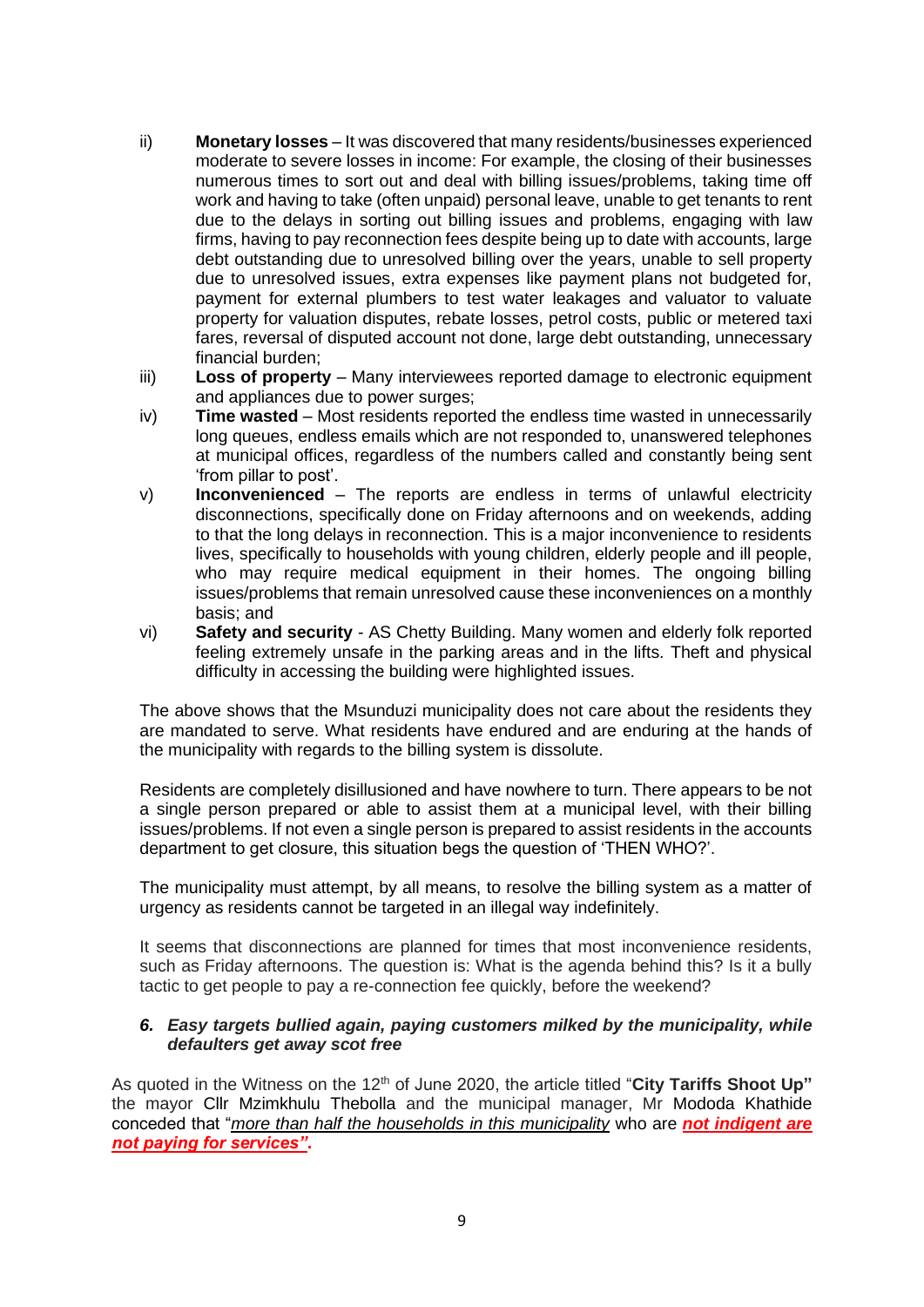This proves that the municipality is promoting unfairness and "favouritism" to unlawful acts by some residents who do not pay such as the individual and businesses that are illegally connected and profit from free use, including car wash businesses that use free water.

We have witnessed, first-hand, practices of illegal electricity connections. Examples are in Woodlands, where illegal electricity connections happen on a daily basis, despite the Woodlands Residents and Ratepayers Association reporting this to the municipal officials. Another example is the MK Veterans, who have illegally occupied Aloe Ridge in Bisley and are using free water and electricity.

Again we wish to highlight that every month, hardworking, honest, law abiding citizens are being disconnected due to erroneous bills, whilst thousands of "real culprits" are circumventing their responsibilities and essentially stealing services delivered. It appears that Msunduzi does not have the political or management capabilities to deal with these larcenists. Msunduzi Residents and Ratepayers can and will not allow this to continue.

# 7. *Msunduzi Municipality - Attitude of Staff and Poor Customer Service*

The local government mandate is dealt with by the Batho Pele White Paper which provides an ethical approach to building a culture and practice of decent and fair customer service between a municipality and its communities. The 8 Batho Pele Principles are: Consultation, Service Standards, Redress, Access, Courtesy, Information, Transparency, Value for Money.

Also, the Back-to-Basics approach also describes the mandate of local government. Back-to-Basics focuses on municipal councils and administrations on serving the people, not political elites or political party interests. According to the Back-to-Basics concept paper municipalities are expected to:

- Put people and their concerns first and ensure constant contact with communities through effective public participation platforms;
- Create conditions for decent living by constant delivering municipal services to the right quality and standard;
- Be well governed and demonstrate good governance and administration;
- Ensure sound financial management and accounting, and prudently manage resources so as to sustainably deliver services and bring development to communities;
- Build and maintain sound institutional and administrative capabilities administered and managed by dedicated and skilled personnel at all levels $2$

It is noted that government has a wide spectrum of laws and policies that are excellent on paper and very poor on the implementation of such laws and policies. The Batho Pele White paper and Back-to-Basics concept paper are worthless as the public servants at the Msunduzi municipality do not follow these principles or are not implemented at all by municipal staff.

The case study has revealed resident's frustrations in dealing with municipal staff and poor customer service by them too.

Evidence from email correspondence and residents who were interviewed, revealed horror story after horror story of their encounters at AS Chetty Building, 333 Church Street. The AS Chetty Building is a notorious 'no go area' for the majority of Msunduzi residents. Encounters involve the mistreatment of residents by municipal staff, the rudeness they are met with, the obnoxious way matters are handled and general bullying, disrespect, unfriendly and unhelpful behaviour.

<sup>2</sup> **The Smarter Municipality – Halima Khunoethe**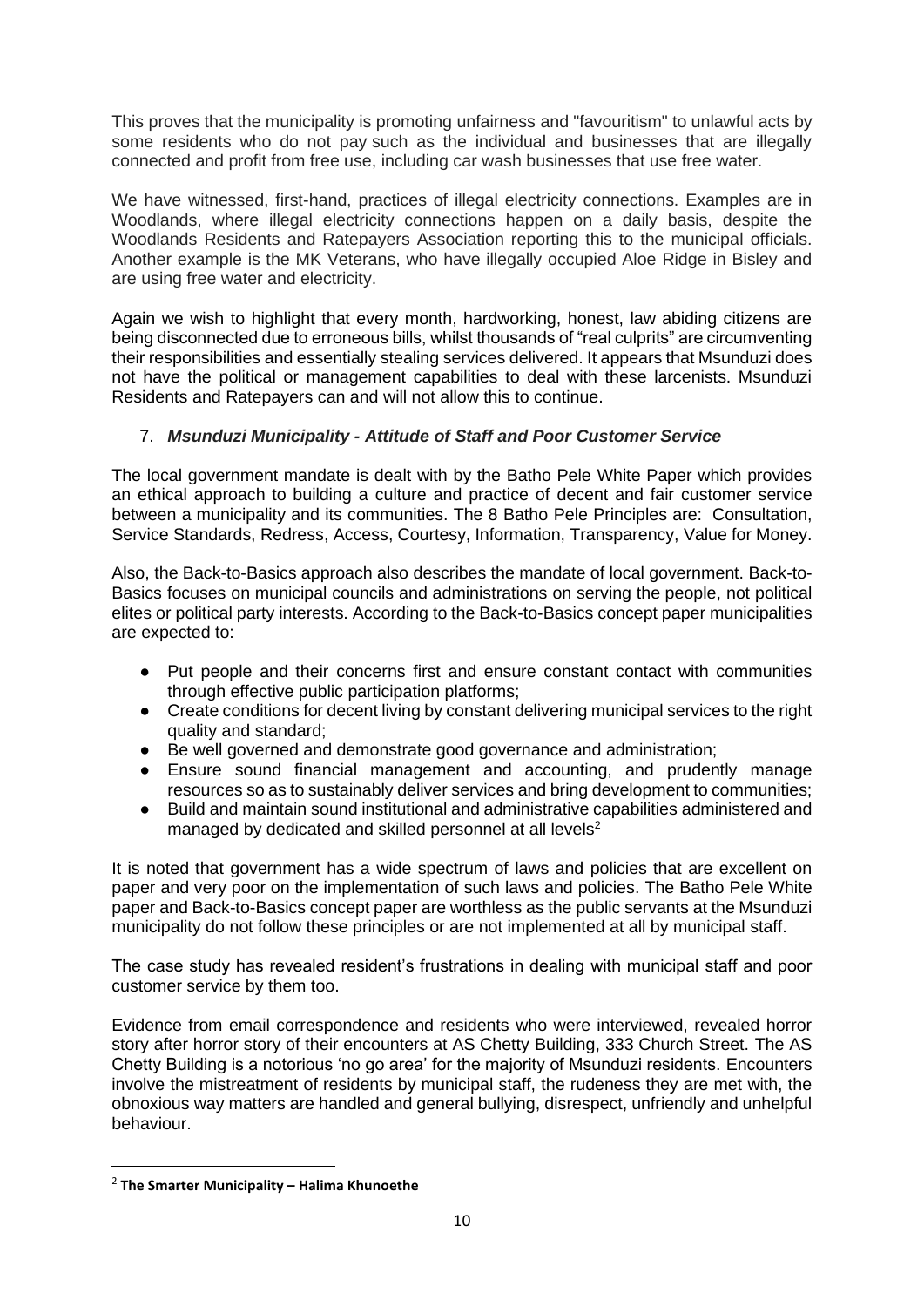This is extremely concerning and we are especially concerned at how elderly members of the community are treated.

Residents mentioned that municipal staff are unhelpful in resolving billing issues/problems and are told to 'just pay' and 'it will be investigated and dealt with after payment is received'. This makes us question the competence in the municipal employees. It is also alarming that this appears to be the standard directive from management. Residents are shoved from pillar to post and regardless of who they have spoken with or what documents or proof they produce, the still leave the AS Chetty Building with their issues unresolved, time after time.

Residents who have attempted to make payment arrangements or attempt to make payments are *not* assisted correctly and in frustration, they leave, without the arrangements being made. Residents feel as though they are being chased away by apathetic, lazy employees, who are clearly not well versed with the system they are using.

Apart from a billing system that clearly does not operate the way it is intended to, the service design and organisational structure of the AS Chetty Building leaves much to be desired. Residents are unsure of which lines to stand in, which forms to complete, which clerk to deal with. Dealing with multiple clerks becomes frustrating and unproductive. One would assume a networked system would be used, so residents would not need to explain the entire situation to multiple people, over and over again.

Emails sent to the municipality are rarely followed up on, and not even replied to or acknowledged at all. It appears that municipal staff prefer to pass the buck and not actually resolve or attempt to resolve queries.

One needs to simply look at the reams of correspondence between residents and municipal staff to see the blatant ambiguity of the responses and the unashamed disinterest in resolving queries. All residents reported that telephone calls go unanswered and on occasion, when answered, little to no assistance is given or the call is cut.

Urgent attention needs to be given to the bullying tactics of the contractors who perform disconnections, specifically the disconnections of paid up account holders. An urgent suggestion is to investigate who gives jurisdiction to these contractors, who dispatches them and more importantly, who monitors them?

The case study has also revealed many complaints from residents about a Msunduzi municipal employee, **Mr Marlon Hoskins, Manager: Debtors Management at the Budget & Treasury Business Unit, Revenue Management Sub Unit,** who has been abusive, uncooperative and unaccommodating to many residents. This is substantiated by number of emails from residents expressing their complaints about Mr Hoskins and is included in the case study. The municipality HR department needs to urgently investigate these complaints, which are very serious allegations.

It is critically important that the municipality address the poor customer service rendered by the municipal staff, as a matter of extreme urgency. It is absolutely unacceptable that *paying* residents are subjected to the bad manners, rudeness, poor service, bad attitudes, unanswered phones, poor phone etiquette and unresolved queries by municipal staff-*public servants to the people*.

As part of the case study, residents were asked to rate the municipal customer service on a scale of 1 to 5. 1 being 'poor' and 5 being 'excellent'. Astonishingly, 24 of the 25 interviewees rated the municipal customer service as POOR, some even giving a 0 rating.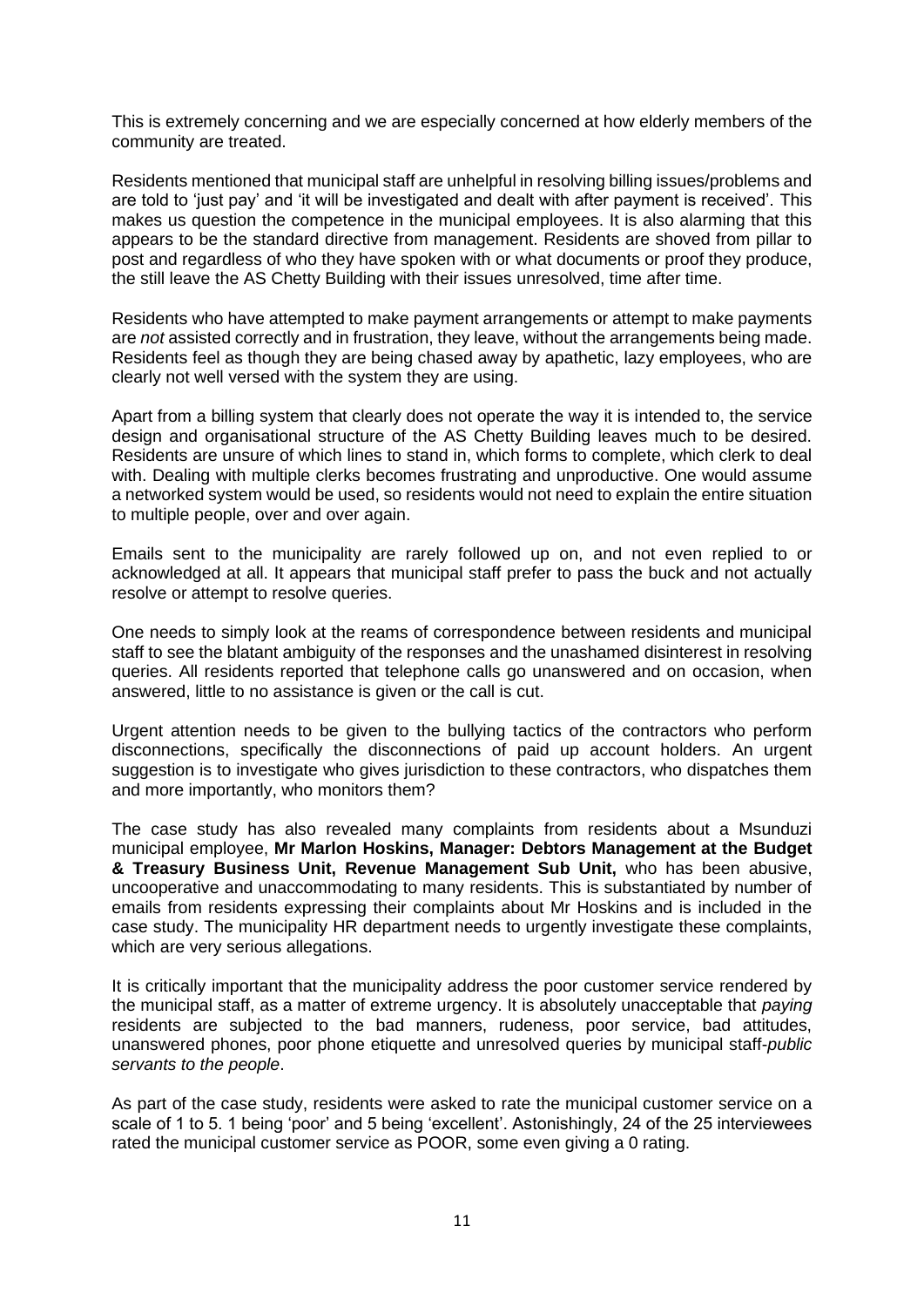It would be wise for the municipality to provide proper and ongoing training and support in customer care, customer relations, Batho Pele principals and the Back-to-Basics concept.

Furthermore, management should be appropriately trained to deal with staff accountability and chain of command.

It is also interesting to note that to the general public knowledge, there does not appear to be a mechanism for residents to lodge complaints against municipal staff poor customer services.

The gross and poor treatment and unprofessional behaviour levelled to residents by the Msunduzi municipal staff have violated residents' constitutional rights.

#### *8. Recommendations and Solutions*

The following are our recommendations and proposed solutions to this complex situation in order to hopefully address the billing system issues and bring closure to the ongoing shambles and to provide residents with peace of mind and no harassment.

1. Conduct an independent forensic investigation into the SAP system – The information needed would be what investigations went into informing the specifications that were published for the tender and whether the expert opinion of any other spheres of government had been involved in writing these specs? Considering that Msunduzi's buildings are widely spread over a large area, was the system meant to work on Wi-Fi or Fibre optic cable and what capacity was required for successful operation of the system?

It is an extremely expensive "solution" which now appears to be more of a problem. Did any specialists from the Provincial Archives get involved? The information in all these systems is subject to meeting the requirements of the Archives, Auditor General and the National Archives Act.

Unfortunately, it appears that far from resolving the problem of billing (which it was intended to do, partly by integrating the main IT system with all subordinate "programmes" that were running, like Promis") it has resulted in exactly the opposite. A system which can barely deliver correct accounts to its customers.

The opinion of the National Treasury and the National Archives is very important to establish this;

- 2. To conduct a thorough investigation into the missing R57,7 million to write off debt for residents in the Greater Edendale area, as reported by the Greater Edendale Residents Association;
- 3. In-depth investigation into the Rates Valuation process, which is completely flawed. Many residents' rates increased substantially, some doubled or tripled;
- 4. Place a moratorium on disconnections until the systems have been overhauled and stop the targeting of paying residents;
- 5. Municipality and council need to put in place a plan to address the many residents who are using illegal water and electricity and to fine them;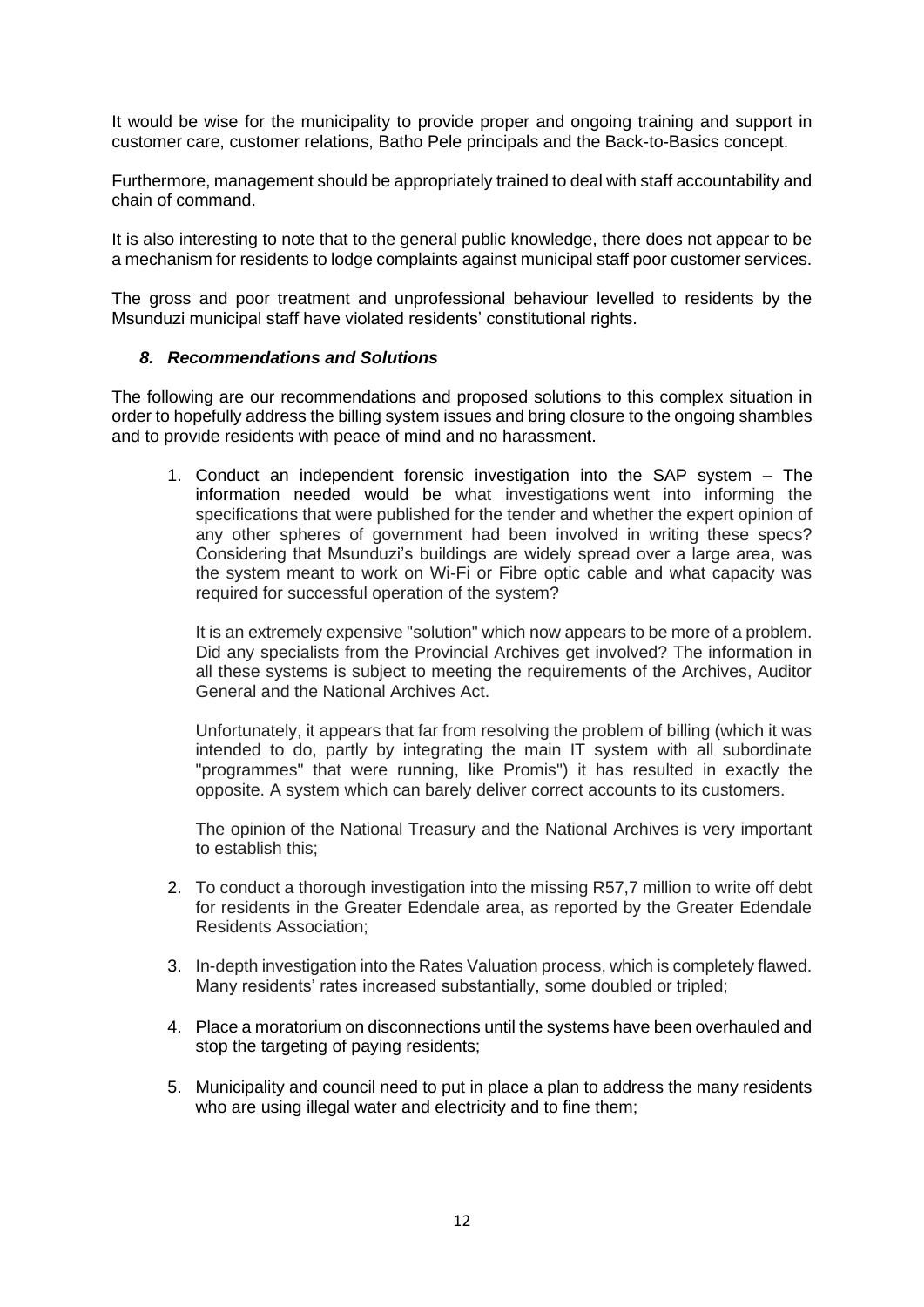- 6. Provide customer service training for all municipal staff and to take them through the Batho Pele principals and the Back-to-Basics. A monitoring and evaluation plan needs to be included to measure and monitor municipal staff compliance;
- 7. Establish mechanisms for residents to lodge complaints against municipal staff for poor customer services;
- 8. Institute disciplinary action again Mr Marlon Hoskins**.**
- 9. Do away with external disconnection contractors and bring this service in-house. The benefits of doing this are endless. We are happy to elaborate on this further;
- 10. Implement MARRC's proposed model of having a suitably qualified and experienced team from the accounts department, to visit all suburbs to address the billing queries. This can be facilitated via the Residents and Ratepayers Associations and the ward councillor in each area. Thorough investigations must be undertaken to sort out all queries and must be resolved and closed;
- 11. Increase indigent intake;
- 12. Repair all water leakages in close proximity of residential houses;
- 13. Reversal of all hidden costs on accounts from those that have them;
- 14. Reimburse residents of costs to replace equipment, appliances etc. due to power surges;
- 15. Municipality should start a campaign to install prepaid electricity meters;
- 16. Conduct awareness campaigns with residents and ratepayers on "How to read your municipal bill". This would provide residents and ratepayers with more information on how the billing works.

It is hoped that the municipality would implement these recommendations and solutions in order to address the billing shambles. The case study report would extend discussion in more detail on expanding the responses to the recommendations and solutions. By addressing the illegal water and electricity connections would level the playing fields and provide a fairer system, especially for those who have legitimate queries and who religiously paying their dues for better service delivery.

#### *9. Conclusion*

The case study conducted by MARRC illustrates our vision to promote and work towards a Msunduzi Municipal area in which all its people are accorded social justice, respect and dignity by the provision of equitable services.

We hope that the powers that be who are in the position to consider the implementation of these suggested recommendations, do so with urgency.

The gross and poor treatment and unprofessional behaviour levelled to residents by the Msunduzi municipal staff have violated residents' constitutional rights.

We will be monitoring the Msunduzi municipality on this process and if these recommendations and solutions are not implemented then we as MARRC have no option to institute legal action